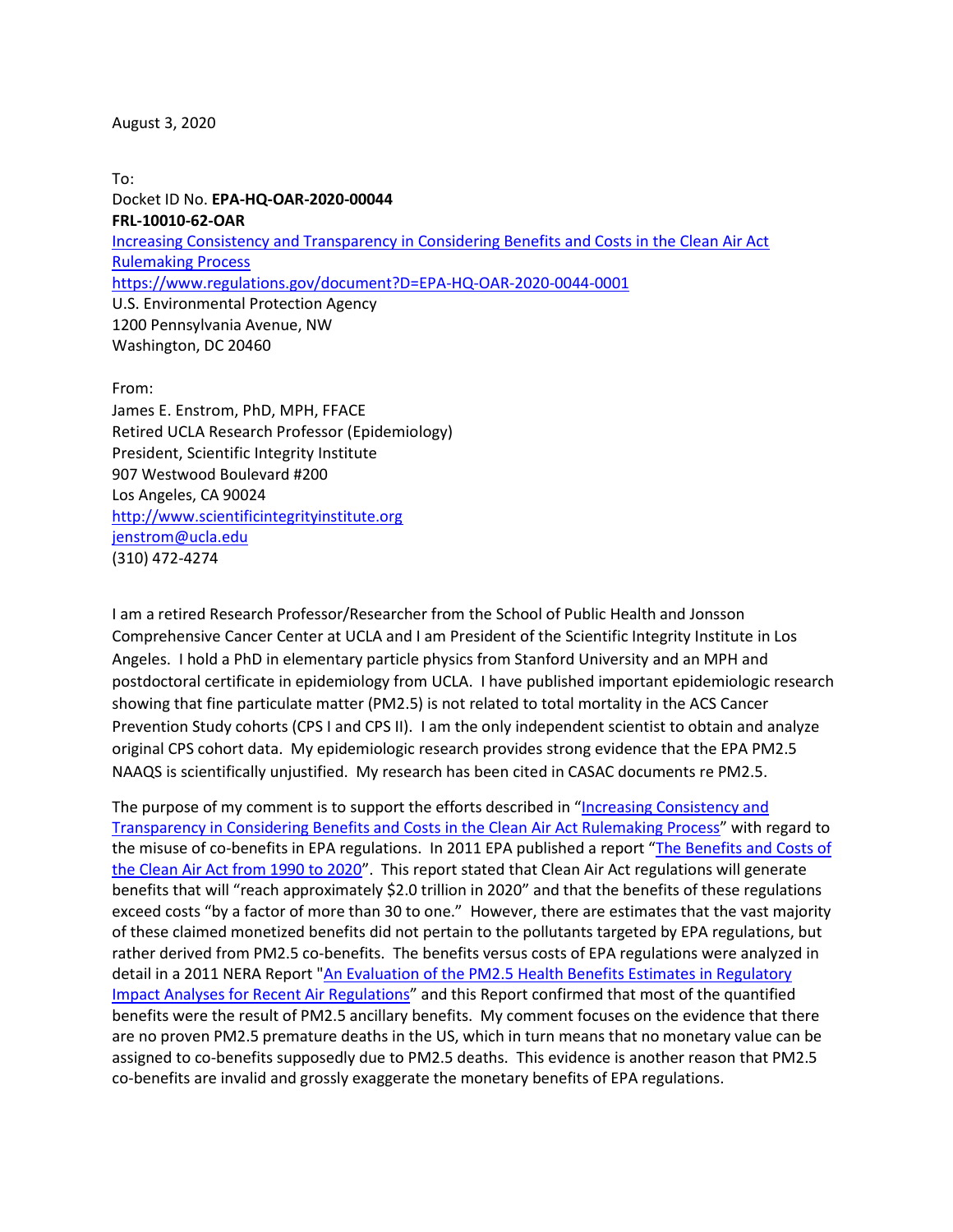Primary evidence challenging the EPA use of PM2.5 mortality-related co-benefits is contained in the 257-page December 16, 2019 EPA Clean Air Scientific Advisory Committee (CASAC) PM Policy [Assessment \(PA\) Report.](https://yosemite.epa.gov/sab%5Csabproduct.nsf/E2F6C71737201612852584D20069DFB1/$File/EPA-CASAC-20-001.pdf) Key summary text from this Report regarding PM2.5 health effects is: Page 1: The Draft PM PA depends on a Draft Particulate Matter (PM) Integrated Science Assessment (ISA) that, as noted in the April 11, 2019, CASAC Report on the Draft PM ISA, does not provide a sufficiently comprehensive, systematic assessment of the available science relevant to understanding the health impacts of exposure to PM, due largely to a lack of a comprehensive, systematic review of relevant scientific literature; inadequate evidence and rationale for altered causal determinations; and a need for clearer discussion of causality and causal biological mechanisms and pathways. Page B-21: "The PA states (p. 3-21) that "The draft ISA concludes that, 'collectively, this body of evidence is sufficient to conclude that a causal relationship exists between long-term PM2.5 exposure and total mortality'." However, since "this body of evidence" consists primarily of associations in studies that did not fully control for causally relevant covariates (such as month and daily high and low temperatures) and that were not designed or analyzed to permit valid causal inferences, the conclusion that "this body of evidence is sufficient to conclude that a causal relationship exists between long-term PM2.5 exposure and total mortality" is unwarranted. It is not implied by, or consistent with, the principles of sound science previously discussed.

Further evidence challenging the EPA use of PM2.5 mortality-related co-benefits is contained in my [June](https://www.regulations.gov/document?D=EPA-HQ-OAR-2015-0072-0834)  [29, 2020 Comment](https://www.regulations.gov/document?D=EPA-HQ-OAR-2015-0072-0834) in support of the EPA Administrator's [April 30, 2020 proposed decision](https://www.federalregister.gov/documents/2020/04/30/2020-08143/review-of-the-national-ambient-air-quality-standards-for-particulate-matter) to retain the current National Ambient Air Quality Standards for Particulate Matter. The following are six primary reasons that PM2.5 does not *cause* premature deaths in the US:

**a**) No Etiologic Mechanism: This is no experimental proof that 1-5 lifetime grams (<100 µg/day) of PM2.5 causes death

b) Weak Epidemiologic Risk: Tiny positive relative risks (RR<1.10) do not prove that PM2.5 causes death and reductions of in PM2.5 levels have not clearly reduced the supposed mortality risks

c) Ecological Fallacy: PM2.5 monitors of ambient air provide inaccurate measurements of individual human exposure and there are NO PM2.5 measurements of individual exposure

d) Uncontrolled Confounding Variables: Co-pollutants, temperature, geography, and other factors can reduce or eliminate an apparent relationship

e) Access to Underlying Data: Enstrom independent analysis of American Cancer Society data (CA CPS I and CPS I) demonstrates the importance of access to underlying epidemiologic data (see next section) f) Totality of US Cohort Studies Shows NO Relationship: Objective meta-analysis shows NO statistically significant relationship between long-term PM2.5 exposure and total mortality in nine US and six California prospective epidemiologic cohorts

My detailed [October 17, 2019 Comment](https://yosemite.epa.gov/sab/sabproduct.nsf/F729E7D8E248A2C5852584970009565A/$File/Enstrom+Comment+to+CASAC+re+090519+EPA+PM+PA+101719.pdf) on the 2019 Draft EPA PM PA contains strong evidence that there is NO causal relationship between PM2.5 and total mortality in the US and it demonstrates the importance of access to underlying data as per the proposed EPA Transparency Rule. To illustrate the severe flaws in 2019 PM PA, I focus on the "All-cause mortality" portion of Figure 3-3 within Section 3.2.3 PM2.5 Concentrations in Key Studies Reporting Health Effects of Chapter 3 REVIEW OF THE PRIMARY STANDARDS FOR PM2.5 of the 2019 PM PA. A key sentence on page 3-52 states "To evaluate the PM2.5 air quality distributions in key studies in this review, we first identify the epidemiologic studies assessed in the draft ISA that have the potential to be most informative in reaching conclusions on the primary PM2.5 standards."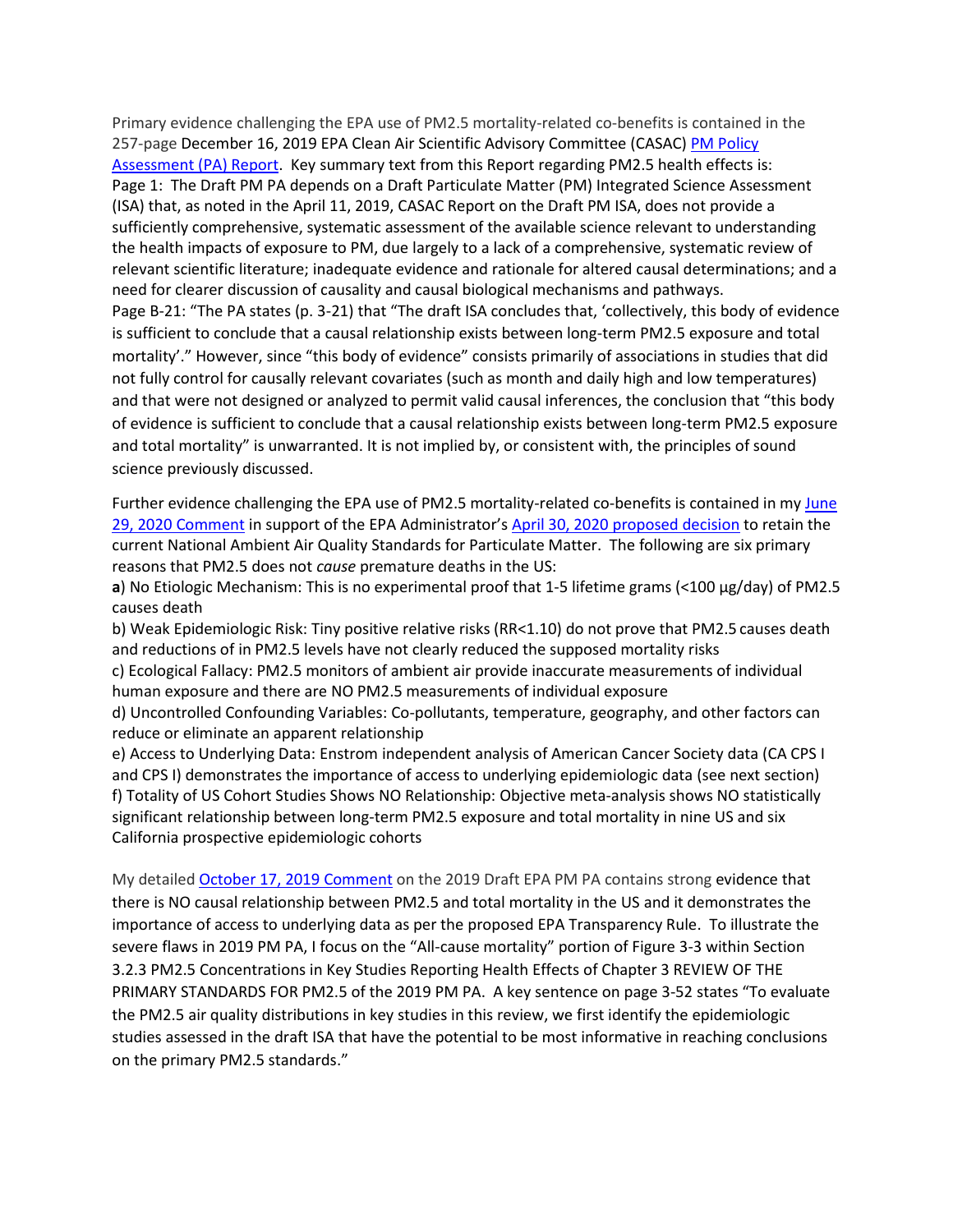Unfortunately, Figure 3-3 on page 3-54 does not properly describe the results from the nine US prospective cohort studies of PM2.5 and total mortality. Figure 3-3 of 2019 PM PA deliberately misrepresents the US epidemiologic evidence on the relationship of PM2.5 to total (all cause) mortality and obscures the null relationship that exists in a proper meta-analysis of the nine major US cohort studies with published findings. Particularly troubling is the unjustified omission from the 2019 PM PA of my March 28, 2017 "[Fine Particulate Matter and Total Mortality in Cancer Prevention Study](doi:%2010.1177/1559325817693345)  [Reanalysis](doi:%2010.1177/1559325817693345)" in *Dose-Response* (Enstrom 2017) and my May 29, 2018 "[Response to Criticism](doi:%2010.1177/1559325818769728)" in *Dose-Response* (Enstrom 2018). My seminal reanalysis of ACS CPS II identified major flaws in [Pope 1995,](https://doi.org/10.1164/ajrccm/151.3_Pt_1.669) the key study underlying the 1997 PM NAAQS.

Instead of properly examining the detailed findings in my reanalysis, SECTION 11.2: Long-Term PM2.5 Exposure and Total Mortality of the 2018 PM ISA dismissed my reanalysis in two *inaccurate* sentences: "A recent reanalysis of early ACS results observed a null association between county-level averages of PM2.5 measured by the Inhalable Particle Network between 1979 and 1983 and deaths between 1982 and 1988 (HR: 1.01; 95% CI: 1.00, 1.02) (Enstrom, 2017). Inconsistencies in the results could be due to the use of 85 counties in the ACS analysis by Enstrom (2017) and 50 Metropolitan Statistical Areas in the original ACS analysis (Pope et al., 1995)."

A proper meta-analysis of the relationship between PM2.5 and total mortality in nine US cohort studies is given in the September 28, 2018 Intrepid Insight (II) article **"**[Statistical Review of Competing Findings](https://intrepidinsight.com/pm25-statreview/)  [in Fine Particulate Matter and Total Mortality Studies](https://intrepidinsight.com/pm25-statreview/)".

### **II Table B3: Intrepid Insight Computation of Fixed and Random Effects Meta-Analysis**

**Nine US Cohorts That Analyzed Ambient Fine Particulate Matter (PM2.5) and Total (All-cause) Mortality**

**Relative Risk (RR and 95% CI) of Total Mortality Associated with Increase of 10** μg/m³ **in PM2.5**

| <b>US Cohort Studies</b>                      | <b>Author Year RR Table</b> |                | <b>F-U Years</b> | <b>RR</b> | 95%CI(L) 95%CI(U) |       |
|-----------------------------------------------|-----------------------------|----------------|------------------|-----------|-------------------|-------|
| <b>Veterans Study</b>                         | Lipfert 2000                | Т6             | 1986-1996        | 0.890     | 0.850             | 0.950 |
| Medicare (MCAPS) Eastern US                   | <b>Zeger 2008</b>           | T3             | 2000-2005        | 1.068     | 1.049             | 1.087 |
| Medicare (MCAPS) Central US                   | Zeger 2008                  | T3             | 2000-2005        | 1.132     | 1.095             | 1.169 |
| Medicare (MCAPS) Western US                   | Zeger 2008                  | T3             | 2000-2005        | 0.989     | 0.970             | 1.008 |
| <b>ACS Cancer Prevention Study (CPS II)</b>   | <b>HEI RR140 2009</b>       | T34            | 1982-2000        | 1.028     | 1.014             | 1.043 |
| <b>Nurses Health Study</b>                    | Puett 2009                  | T3             | 1992-2002        | 1.260     | 1.020             | 1.540 |
| <b>Health Professionals FU Study</b>          | <b>Puett 2011</b>           | T2             | 1989-2002        | 0.860     | 0.720             | 1.020 |
| Harvard Six Cities Study (H6CS)               | Lepeule 2012                | T <sub>2</sub> | 1974-2009        | 1.140     | 1.070             | 1.220 |
| Agricultural Health Study                     | Weichenthal 2015 T2         |                | 1993-2009        | 0.950     | 0.760             | 1.200 |
| NIH-AAPR Diet and Health Study                | Thurston 2016 T2 F3         |                | 2000-2009        | 1.025     | 1.000             | 1.049 |
| National Health Interview Survey              | Parker 2018                 | T3corr         | 1997-2011        | 1.016     | 0.979             | 1.054 |
| Intrepid Insight Random Effects Meta-Analysis | 1.031                       | 0.997          | 1.066            |           |                   |       |

Q Test Statistic = 109.5100704 I^2 90.87%

Cochrane's Q Test for Homogeneity of Studies (Null Hypothesis: Studies are Homogenous) P-Value =  $6.69843E-19 \rightarrow$  Since Studies fail Test for Homogeneity, Random Effects Meta-Analysis Yields Summary RR = 1.031 (0.997-1.066), which is statistically consistent with 1.000 (NO relationship)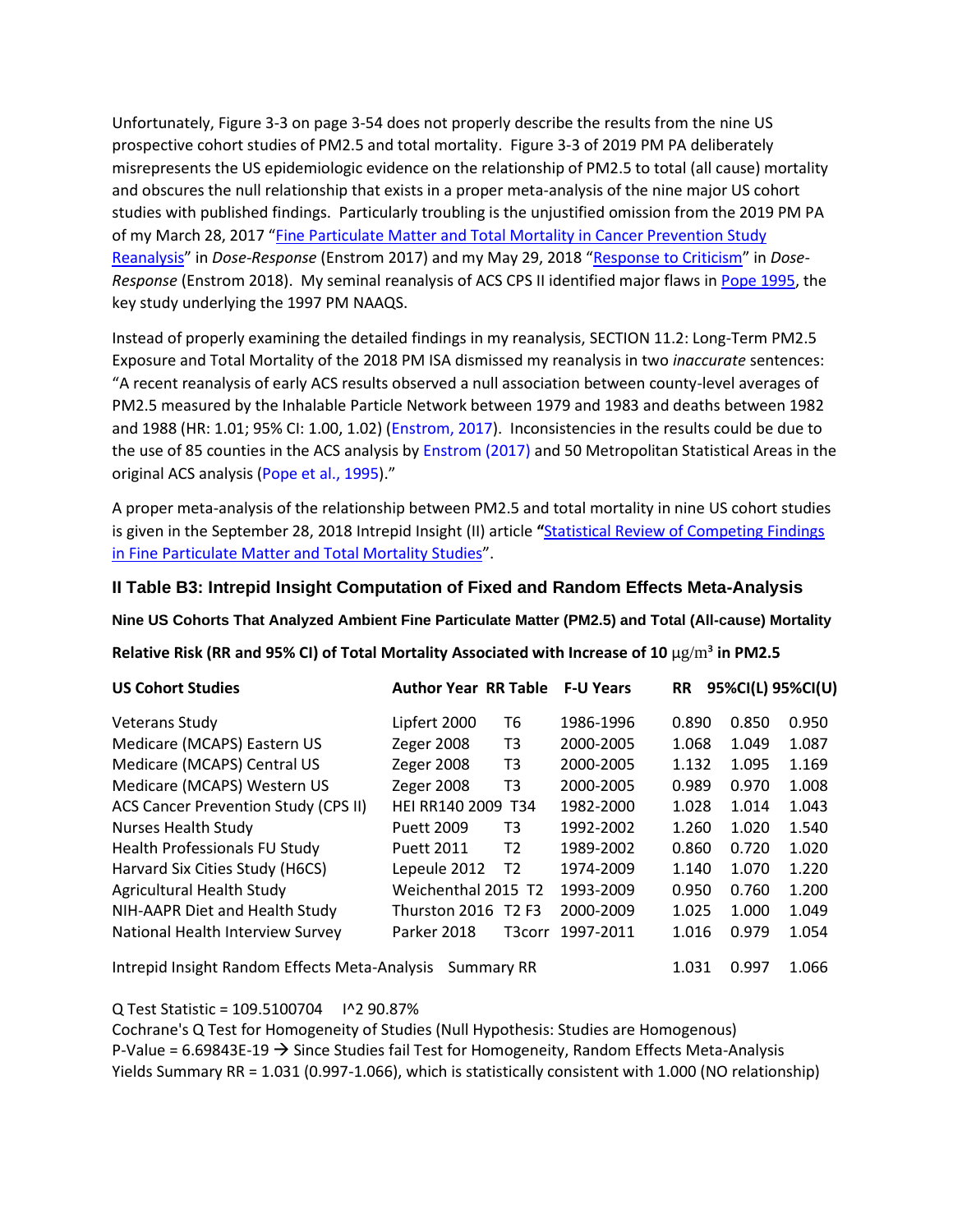The original Zeger 2008 analysis of the Medicare cohort (MCAPS) was included in this meta-analysis rather than the Di 2017 analysis, because of the serious concerns about Di 2017 that I stated in my [October 12, 2017](http://www.scientificintegrityinstitute.org/Enstrom071817.pdf) *NEJM* letter. Dominici, the key author on both studies, does not explain how the overall RR increased from 1.044 in the Zeger 2008 analysis to 1.073 in the Di 2017 analysis. Di 2017 does not even cite Zeger 2008. If the Medicare (MCAPS) cohort is removed from the meta-analysis because it does not properly control for confounders, II Table B4 shows that the Summary RR = 1.014 (0.973- 1.057), which is also NO relationship.

Contrary to the evidence in the detailed II Table B3, the 2019 PM PA Figure 3-3 misrepresents the US evidence and inappropriately includes Canadian evidence. For instance, Figure 3-3 omits the null findings in the original Veterans Study (Lipfert 2000), as shown in II Table B3. In addition, Figure 3-3 includes results from the CPS II cohort twice (Pope 2015 and Turner 2016) and does not mention that my reanalysis found serious flaws in Pope 1995, HEI 2000, and HEI 2009. These flaws raise doubts about the validity of subsequent 'secret science' CPS II analyses by Pope and Turner. Figure 3-3 includes results from the Medicare cohort five times (Di 2017, Shi 2016, Wang 2017, Kiomourtzoglou 2016, Zeger 2008). There is no mention that the original Medicare study (Zeger 2008) is not consistent with the recent study (Di 2017). Figure 3-3 includes results from the Nurses Health Study twice (Puett 2009 and Hart 2015) and there is no mention that Puett 2009 and Puett 2011 omitted California subjects, who most likely had null findings. Inclusion of multiple hazard ratio (RR) results from the same cohort is inappropriate and gives the misleading impression that the RRs in most of the US cohorts are positive. Inclusion in Figure 3-3 of results from Canadian studies is totally inappropriate because these positive Canadian RRs are not relevant to PM2.5 findings and policy assessment in the US. To show how the 2019 PM PA presented these results, Figure 3-3 on page 3-54 of the 2019 PM PA is reproduced below. First, I document that there is NO relationship between PM2.5 and total mortality in California.

### **II Table B7: Intrepid Insight Computation of Fixed and Random Effects Meta-Analysis**

### **Six CA Cohorts That Analyzed Ambient Fine Particulate Matter (PM2.5) and Total (All-cause) Mortality**

### **Relative Risk (RR and 95% CI) of Total Mortality Associated with Increase of 10** μg/m³ **in PM2.5**

| <b>California Cohort Studies</b>                                                              | <b>Author Year</b>              | <b>RR Table</b>               | <b>F-U Years</b> | <b>RR</b>      |                | 95%CI(L) 95%CI(U) |
|-----------------------------------------------------------------------------------------------|---------------------------------|-------------------------------|------------------|----------------|----------------|-------------------|
| Adventist Health Study (AHSMOG)                                                               | McDonnell 2000                  | T3+                           | 1977-1992        | 1.000          | 0.950          | 1.050             |
| CA ACS Cancer Prevention (CA CPS I)                                                           | Enstrom 2005                    | T7                            | 1983-2002        | 0.997          | 0.978          | 1.016             |
| Medicare (MCAPS) Western US                                                                   | Zeger 2008                      | T3                            | 2000-2005        | 0.989          | 0.970          | 1.008             |
| CA ACS Cancer Prevention (CA CPS II)                                                          | Krewski 2010                    | T2                            | 1982-2000        | 0.968          | 0.916          | 1.022             |
| California Teachers Study                                                                     | Ostro 2015                      | Appx                          | 2001-2007        | 1.010          | 0.980          | 1.050             |
| CA NIH-AAPR Diet and Health Study                                                             | Thurston 2016                   | T <sub>2</sub> F <sub>3</sub> | 2000-2009        | 1.017          | 0.990          | 1.040             |
| Intrepid Insight Fixed Effects Meta-Analysis<br>Intrepid Insight Random Effects Meta-Analysis | Summary RR<br><b>Summary RR</b> |                               | 0.999<br>0.999   | 0.988<br>0.988 | 1.009<br>1.009 |                   |

### Q Test Statistic = 4.7683 I^2 -4.86%

Cochrane's Q Test for Homogeneity of Studies (Null Hypothesis: Studies are Homogenous) P-Value =  $0.4448 \rightarrow$  Since Studies satisfy Test for Homogeneity, Fixed and Random Effects Meta-Analysis Yield Summary RR = 0.999 (0.988-1.009), which is statistically consistent with 1.000 (NO relationship)